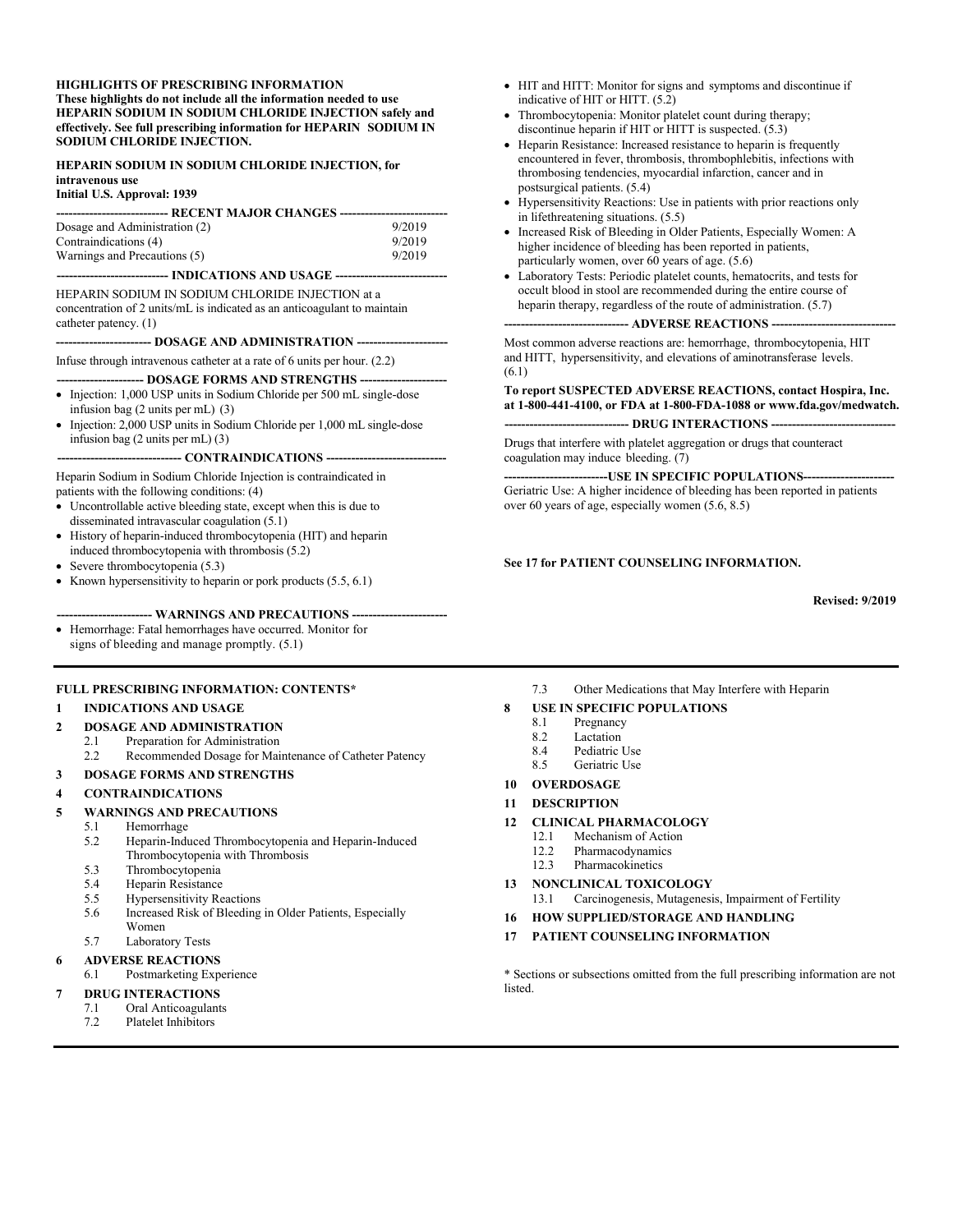# **FULL PRESCRIBING INFORMATION**

# **1 INDICATIONS AND USAGE**

Heparin Sodium Injection in Sodium Chloride at a concentration of 2 units/mL is indicated as an anticoagulant to maintain catheter patency.

# **2 DOSAGE AND ADMINISTRATION**

## **2.1 Preparation for Administration**

Do not administer unless solution is clear and seal is intact. Parenteral drug products should be inspected visually for particulate matter and discoloration prior to administration, whenever solution and container permit.

Warning: Do not use plastic containers in series connection. Such use could result in air embolism due to residual air being drawn from the primary container before administration of the fluid from the secondary container is completed.

Do not use Heparin Sodium in Sodium Chloride Injection as a "catheter lock flush" product.

Do not admix with other drugs. Discard unused portion.

## **To Open**

Tear outer wrap at notch and remove solution container.

### **Preparation for Administration**

### **(Use aseptic technique)**

- 1. Close flow control clamp of administration set.
- 2. Remove cover from outlet port at bottom of container.
- 3. Insert piercing pin of administration set into port with a twisting motion until the set is firmly seated. **NOTE:** When using a vented administration set, replace bacterial retentive air filter with piercing pin cover. Insert piercing pin with twisting motion until shoulder of air filter housing rests against the outlet port flange.
- 4. Suspend container from hanger.
- 5. Squeeze and release drip chamber to establish proper fluid level in chamber.
- 6. Attach venipuncture device to set.
- 7. Open clamp to expel air from set and venipuncture device. Close clamp.
- 8. Perform venipuncture.
- 9. Regulate rate of administration with flow control clamp.

### **2.2 Recommended Dosage for Maintenance of Catheter Patency**

The recommended starting dose is 6 units per hour by intravenous infusion through an intravenous catheter to maintain catheter patency.

### **3 DOSAGE FORMS AND STRENGTHS**

- Injection: 1,000 USP units per 500 mL (2 units per mL) clear solution in a single-dose infusion bag
- Injection: 2,000 USP units per 1,000 mL (2 units per mL) clear solution in a single-dose infusion bag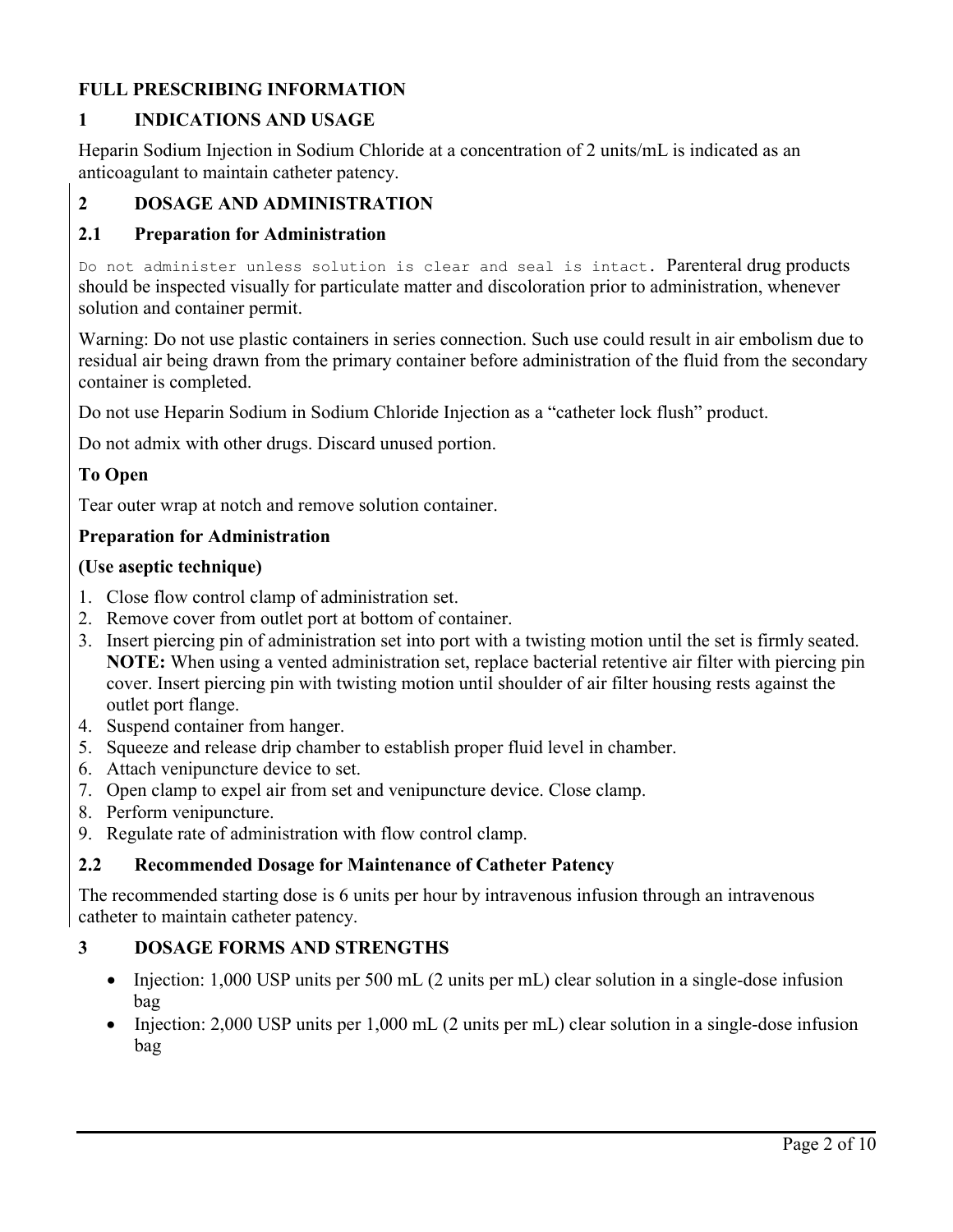# **4 CONTRAINDICATIONS**

The use of HEPARIN SODIUM IN SODIUM CHLORIDE is contraindicated in patients with the following conditions:

- Uncontrollable active bleeding state, except when this is due to disseminated intravascular coagulation *[see Warnings and Precautions (5.1)]*
- History of heparin-induced thrombocytopenia (HIT) and heparin-induced thrombocytopenia with thrombosis (HITT) *[see Warnings and Precautions (5.2)]*
- Severe thrombocytopenia *[see Warnings and Precautions (5.3)]*
- Known hypersensitivity to heparin or pork products (e.g., anaphylactoid reactions) *[see Warnings and Precautions (5.5), Adverse Reactions(6.1)]*

# **5 WARNINGS AND PRECAUTIONS**

### **5.1 Hemorrhage**

Avoid using heparin in the presence of major bleeding, except when the benefits of heparin therapy outweigh the potential risks.

Hemorrhage can occur at virtually any site in patients receiving heparin. Fatal hemorrhages have occurred. An unexplained fall in hematocrit or fall in blood pressure, or any other unexplained symptom should lead to serious consideration of a hemorrhagic event.

Use heparin sodium with caution in disease states in which there is increased risk of hemorrhage, including:

- Cardiovascular Subacute bacterial endocarditis. Severe hypertension.
- Surgical During and immediately following (a) spinal tap or spinal anesthesia or (b) major surgery, especially involving the brain, spinal cord or eye.
- Hematologic Conditions associated with increased bleeding tendencies, such as hemophilia, thrombocytopenia and some vascular purpuras.
- Gastrointestinal Ulcerative lesions and continuous tube drainage of the stomach or small intestine.
- Patients with hereditary antithrombin III deficiency receiving concurrent antithrombin III therapy The anticoagulant effect of heparin is enhanced by concurrent treatment with antithrombin III (human) in patients with hereditary antithrombin III deficiency. To reduce the risk of bleeding, reduce the heparin dose during concomitant treatment with antithrombin III (human).
- Other Menstruation, liver disease with impaired hemostasis.

### **5.2 Heparin-Induced Thrombocytopenia and Heparin-Induced Thrombocytopenia with Thrombosis**

Heparin-induced thrombocytopenia (HIT) is a serious immune-mediated reaction. HIT occurs in patients treated with heparin and is due to the development of antibodies to a platelet Factor-4-heparin complex that induce *in vivo* platelet aggregationHIT may progress to the development of venous and arterial thromboses, a condition referred to as heparin-induced thrombocytopenia with thrombosis (HITT). Thrombotic events may also be the initial presentation for HITT. These serious thromboembolic events include deep vein thrombosis, pulmonary embolism, cerebral vein thrombosis, limb ischemia, stroke,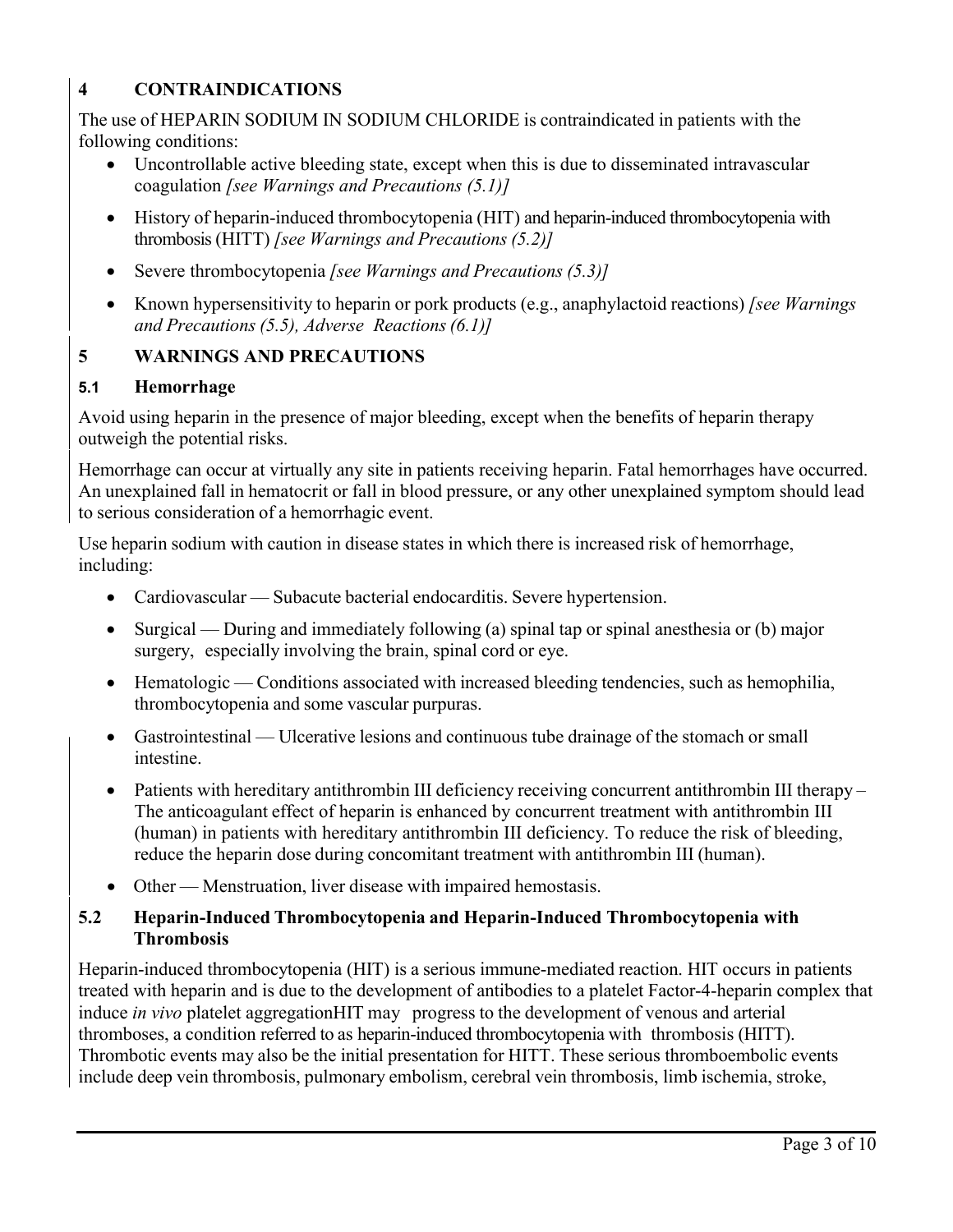myocardial infarction, mesenteric thrombosis, thrombus formation on a prosthetic cardiac valve, renal arterial thrombosis, skin necrosis, gangrene of the extremities that may lead to amputation, and possibly death.

If the platelet count falls below  $100,000/\text{mm}^3$  or if recurrent thrombosis develops, promptly discontinue heparin, evaluate for HIT and HITT, and, if necessary, administer an alternative anticoagulant. HIT or HITT can occur up to several weeks after the discontinuation of heparin therapy. Patients presenting with thrombocytopenia or thrombosis after discontinuation of heparin sodium should be evaluated for HIT or HITT.

HIT can occur up to several weeks after the discontinuation of heparin therapy. Patients presenting with thrombocytopenia or thrombosis after discontinuation of heparin should be evaluated for HIT.

# **5.3 Thrombocytopenia**

Thrombocytopenia in patients receiving heparin has been reported at frequencies up to 30%. It can occur 2 to 20 days (average 5 to 9) following the onset of heparin therapy. Obtain platelet counts before and periodically during heparin therapy. If the count falls below 100,000/mm<sup>3</sup> or if recurrent thrombosis develops, promptly discontinue heparin, evaluate for HIT and HITT, and, if necessary, administer an alternative anticoagulant *[see Warnings and Precautions(5.2)].*

# **5.4 Heparin Resistance**

Increased resistance to heparin is frequently encountered in fever, thrombosis, thrombophlebitis, infections with thrombosing tendencies, myocardial infarction, cancer and in postsurgical patients.

# **5.5 HypersensitivityReactions**

Patients with documented hypersensitivity to heparin should be given the drug only in clearly life-threatening situations. Because Heparin Sodium in Sodium Chloride Injection is derived from animal tissue, it should be used with caution in patients with a history of allergy.

# **5.6 Increased Risk of Bleeding in Older Patients, Especially Women**

A higher incidence of bleeding has been reported in patients, particularly women, over 60 years of age *[see Use in Specific Populations (8.5)]*.

# **5.7 Laboratory Tests**

Periodic platelet counts, hematocrits, and tests for occult blood in stool are recommended during the entire course of heparin therapy, regardless of the route of administration.

# **6 ADVERSE REACTIONS**

The following clinically significant adverse reactions are described elsewhere in the labeling:

- Hemorrhage [*see Warnings and Precautions (5.1)]*
- Heparin-Induced Thrombocytopenia and Heparin-Induced thrombocytopenia with Thrombosis *[see Warnings and Precautions(5.2)]*
- Thrombocytopenia *[see Warnings and Precautions (5.3)]*
- Heparin Resistance *[see Warnings and Precautions (5.4)]*
- Hypersensitivity *[see Warnings and Precautions (5.5)]*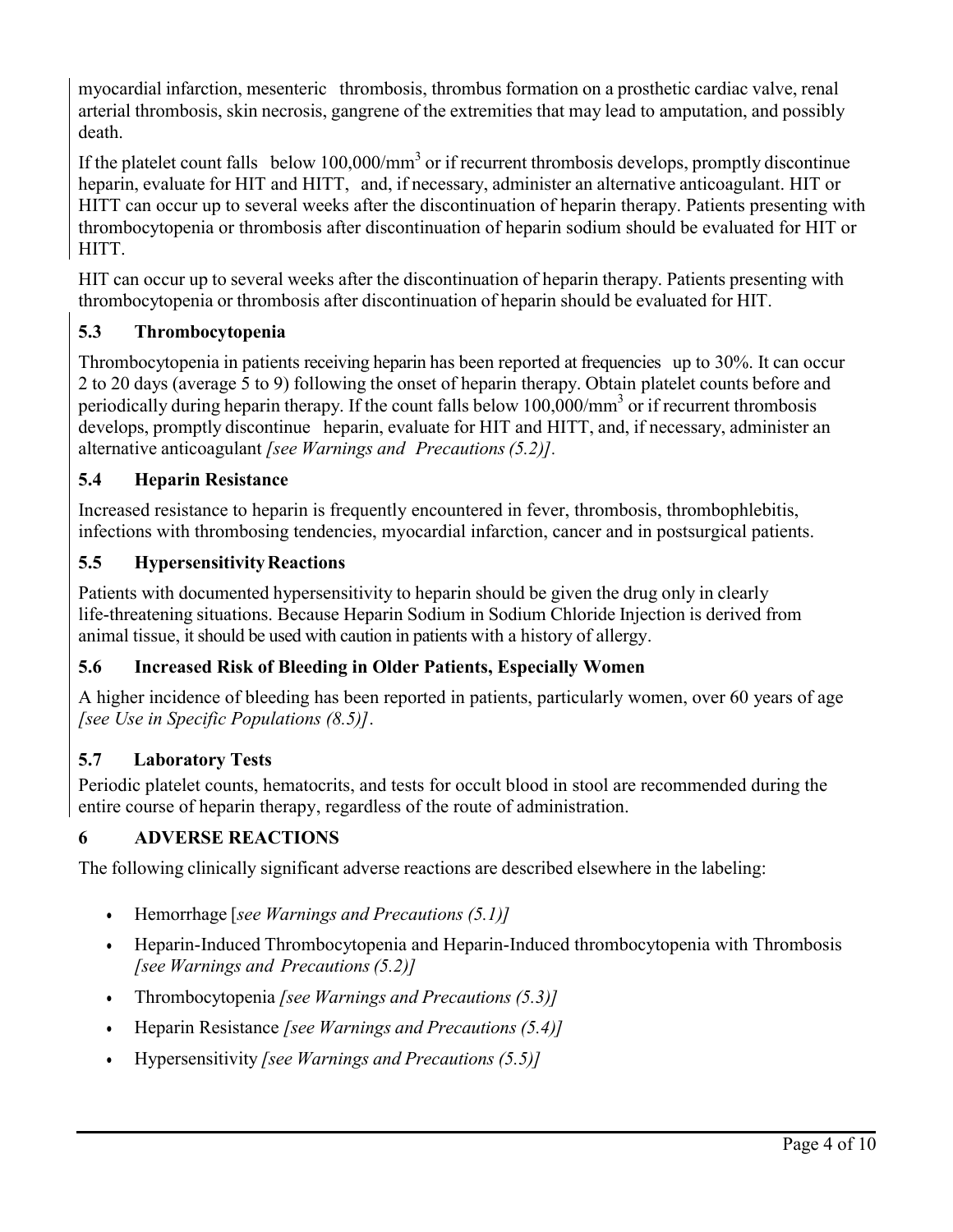Increased Risk of Bleeding in Older Patients, Especially Women *[see Warnings and Precautions (5.6)]*

# **6.1 PostmarketingExperience**

The following adverse reactions have been identified during postapproval use of Heparin Sodium. Because these reactions are reported voluntarily from a population of uncertain size, it is not always possible to reliably estimate their frequency or establish a causal relationship to drug exposure.

Hemorrhage - Hemorrhage is the chief complication that may result from heparin therapy *[see Warnings and Precautions (5.1)]*. An overly prolonged clotting time or minor bleeding during therapy can usually be controlled by withdrawing the drug *[see Overdosage (10)]*. Gastrointestinal or urinary tract bleeding during anticoagulant therapy may indicate the presence of an underlying occult lesion. Bleeding can occur at any site but certain specific hemorrhagic complications may be difficult to detect:

- Adrenal hemorrhage, with resultant acute adrenal insufficiency, has occurred during anticoagulant therapy, including fatal cases.
- Ovarian (corpus luteum) hemorrhage developed in a number of women of reproductive age receiving short- or long-term anticoagulant therapy.
- Retroperitoneal hemorrhage.

# HIT and HITT, including delayed onset *[see Warnings and Precautions (5.2)]*

Histamine-like reactions: Such reactions have been observed at the site of injections. Necrosis of the skin has been reported at the site of subcutaneous injection of heparin, occasionally requiring skin grafting.

Hypersensitivity **-** Generalized hypersensitivity reactions have been reported with chills, fever, and urticaria as the most usual manifestations, and asthma, rhinitis, lacrimation, headache, nausea and vomiting, and anaphylactoid reactions, including shock, occurring more rarely. Itching and burning, especially on the plantar site of the feet, may occur *[see Warnings and Precautions (5.5)]*.

Elevations of serum aminotransferases **–**Significant elevations of aspartate aminotransferase (AST) and alanine aminotransferase (ALT) levels have occurred in patients who have received heparin.

Others - Osteoporosis following long-term administration of high-doses of heparin, cutaneous necrosis after systemic administration, suppression of aldosterone synthesis, delayed transient alopecia, priapism, and rebound hyperlipemia on discontinuation of heparin sodium have also been reported.

# **7 DRUG INTERACTIONS**

### **7.1 Oral Anticoagulants**

Heparin sodium may prolong the one-stage prothrombin time. Therefore, when heparin sodium is given with dicumarol or warfarin sodium, a period of at least 5 hours after the last intravenous dose or 24 hours after the last subcutaneous dose should elapse before blood is drawn if a valid prothrombin time is to be obtained.

### **7.2 Platelet Inhibitors**

Drugs such as NSAIDS (including acetylsalicylic acid, ibuprofen, indomethacin, and celecoxib), dextran, phenylbutazone, thienopyridines, dipyridamole, hydroxychloroquine, glycoprotein IIv/IIa antagonists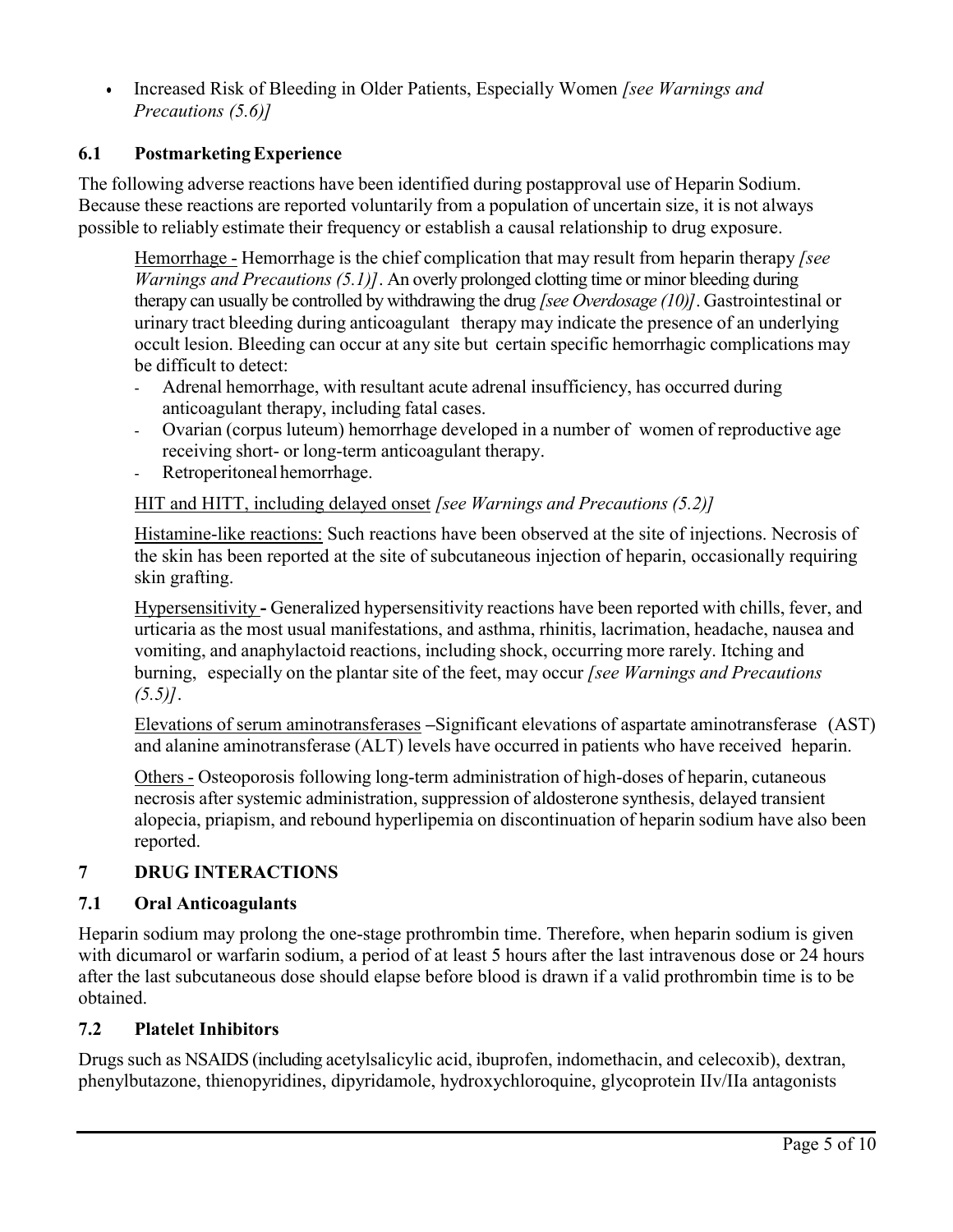(including abciximab, eptifobatide, and tirofiban), and others that interfere with platelet-aggregation reactions (the main hemostatic defense of heparinized patients) may induce bleeding and should be used with caution in patients receiving heparin sodium. To reduce the risk of bleeding, a reduction in the dose of the antiplatelet agent or heparin is recommended.

# **7.3 Other Medications that May Interfere with Heparin**

Digitalis, tetracyclines, nicotine or antihistamines may partially counteract the anticoagulant action of heparin sodium. Intravenous nitroglycerin administered to heparinized patients may result in a decrease of the partial thromboplastin time with subsequent rebound effect upon discontinuation of nitroglycerin. Careful monitoring of partial thromboplastin time and adjustment of heparin dosage are recommended during coadministration of heparin and intravenous nitroglycerin.

Antithrombin III (human) – The anticoagulant effect of heparin is enhanced by concurrent treatment with antithrombin III (human) in patients with hereditary antithrombin III deficiency. To reduce the risk of bleeding, a reduced dosage of heparin is recommended during treatment with antithrombin III (human).

# **8 USE IN SPECIFIC POPULATIONS**

# **8.1 Pregnancy**

### Risk Summary

There are no available data on Heparin Sodium in Sodium Chloride Injection use in pregnant women to inform a drug-associated risk of major birth defects and miscarriage. In published reports, heparin exposure during pregnancy did not show evidence of an increased risk of adverse maternal or fetal outcomes in humans *(see Data)*. Consider the benefits and risks of HEPARIN SODIUM IN SODIUM CHLORIDE INJECTION for the mother and possible risks to the fetus when prescribing HEPARIN SODIUM IN SODIUM CHLORIDE INJECTION.

The estimated background risk of major birth defects and miscarriage for the indicated population is unknown. All pregnancies have a background risk of birth defect, loss, or other adverse outcomes. In the U.S. general population, the estimated background risk of major birth defects and miscarriage in clinically recognized pregnanciesis 2-4% and 15-20%, respectively.

# Data

### *Human Data*

The maternal and fetal outcomes associated with uses of heparin via various dosing methods and administration routes during pregnancy have been investigated in numerous studies. These studies generally reported normal deliveries with no maternal or fetal bleeding and no other complications.

### *Animal Data*

In a published study conducted in rats and rabbits, pregnant animals received heparin intravenously during organogenesis at a dose of 10,000 USP units/kg/day, approximately >50 times the human daily dose. The number of early resorptions increased in both species. There was no evidence of teratogenic effects.

### **8.2 Lactation**

### Risk Summary

There is no information regarding the presence of heparin in human milk, the effects on the breastfed child, or the effects on milk production. Due to its large molecular weight, heparin is not likely to be excreted in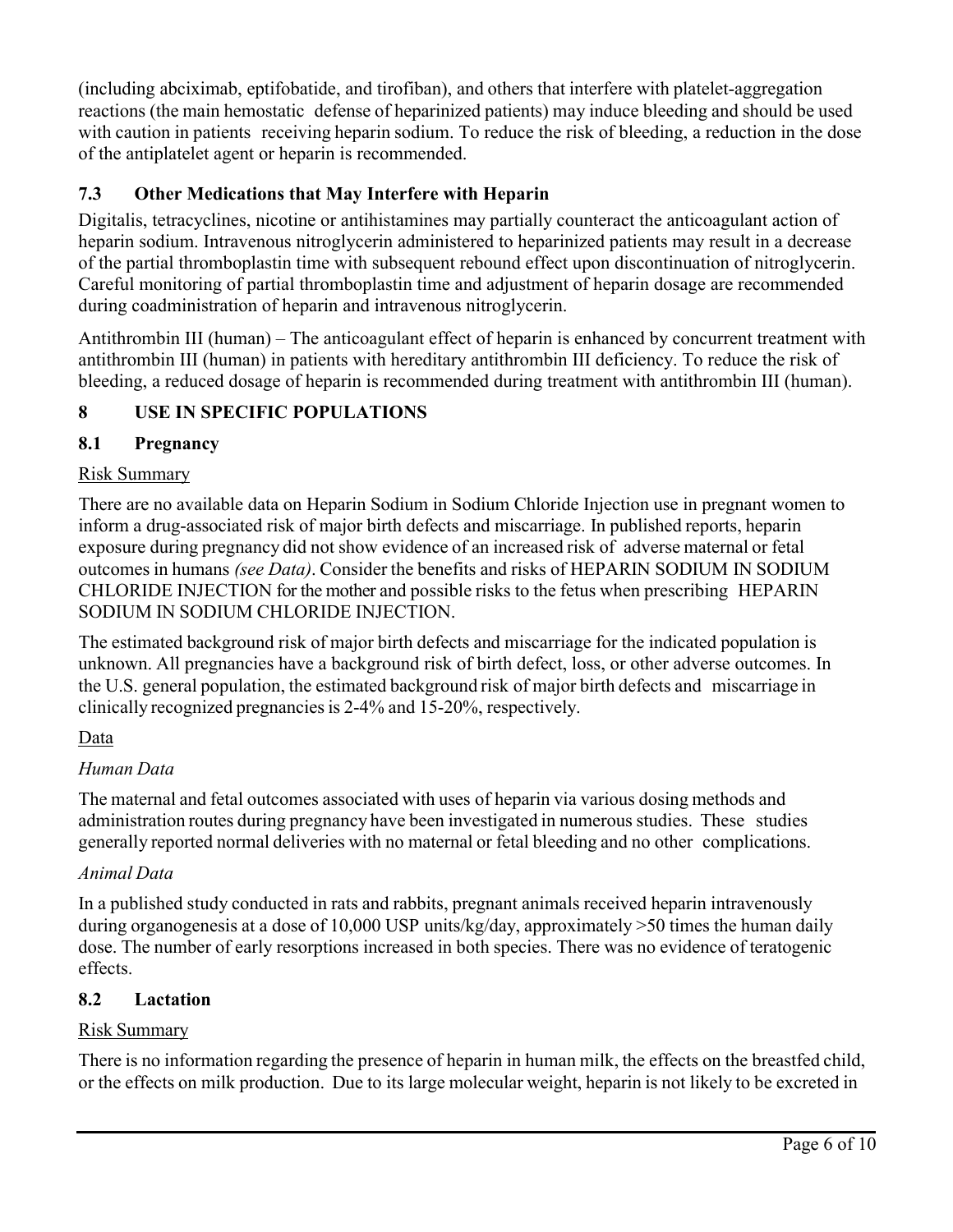human milk.

The developmental and health benefits of breastfeeding should be considered along with the mother's clinical need for HEPARIN SODIUM IN SODIUM CHLORIDE INJECTION and any potential adverse effects on the breastfed child from HEPARIN SODIUM IN SODIUM CHLORIDE INJECTION or from the underlying maternal condition *[see Use in Specific Populations (8.4)]*.

# **8.4 Pediatric Use**

Safety and effectiveness in pediatric patients have not been established.

# **8.5 Geriatric Use**

A higher incidence of bleeding has been reported in patients over 60 years of age, especially women *[see Warnings and Precautions (5.1)].*

# **10 OVERDOSAGE**

Bleeding is the chief sign of heparin overdosage.

# Neutralization of heparin effect:

When clinical circumstances (bleeding) require reversal of heparinization, protamine sulfate (1% solution) by slow infusion will neutralize heparin sodium. **No more than 50 mg** should be administered, **very slowly**, in any 10 minute period. Each mg of protamine sulfate neutralizes approximately 100 USP Heparin Units. The amount of protamine required decreases over time as heparin is metabolized. Although the metabolism of heparin is complex, it may, for the purpose of choosing a protamine dose, be assumed to have a half-life of about 1/2 hour after intravenous injection.

Because fatal reactions often resembling anaphylaxis have been reported, protamine sulfate should be given only when resuscitation techniques and treatment of anaphylactoid shock are readily available.

For additional information, consult the prescribing information for Protamine Sulfate Injection, USP.

# **11 DESCRIPTION**

Intravenous solutions with heparin sodium (derived from porcine intestinal mucosa) are sterile, nonpyrogenic fluids for intravenous administration. Each 100 mL contains heparin sodium 200 USP Units; sodium chloride, 0.9 g; citric acid, monohydrate, 40 mg and dibasic sodium phosphate, heptahydrate, 434 mg added as buffers. Each liter contains the following electrolytes: Sodium 186.4 mEq; phosphate (as HPO4=) 32.4 mEq, citrate 5.7 mEq and chloride 154 mEq. Osmolar concentration, 378 mOsmol/liter (calc.); pH  $7.0$  (5.0 –  $7.5$ ).

Heparin Sodium, USP is a heterogeneous group of straight-chain anionic mucopolysaccharides, called glycosaminoglycans having anticoagulant properties. Although others may be present, the main sugars occurring in heparin are: (1) α-L-iduronic acid 2-sulfate, (2) 2-deoxy-2-sulfamino-α-D-glucose-6-sulfate, (3) β-D-glucuronic acid, (4) 2-acetamido-2-deoxy-α-D-glucose, and (5) α-L-iduronic acid. These sugars are present in decreasing amounts, usually in the order  $(2) > (1) > (4) > (3) > (5)$ , and are joined by glycosidic linkages, forming polymers of varying sizes. Heparin is strongly acidic because of its content of covalently linked sulfate and carboxylic acid groups. In heparin sodium, the acidic protons of the sulfate units are partially replaced by sodium ions. The potency is determined by a biological assay using a USP reference standard based on units of heparin activity per milligram.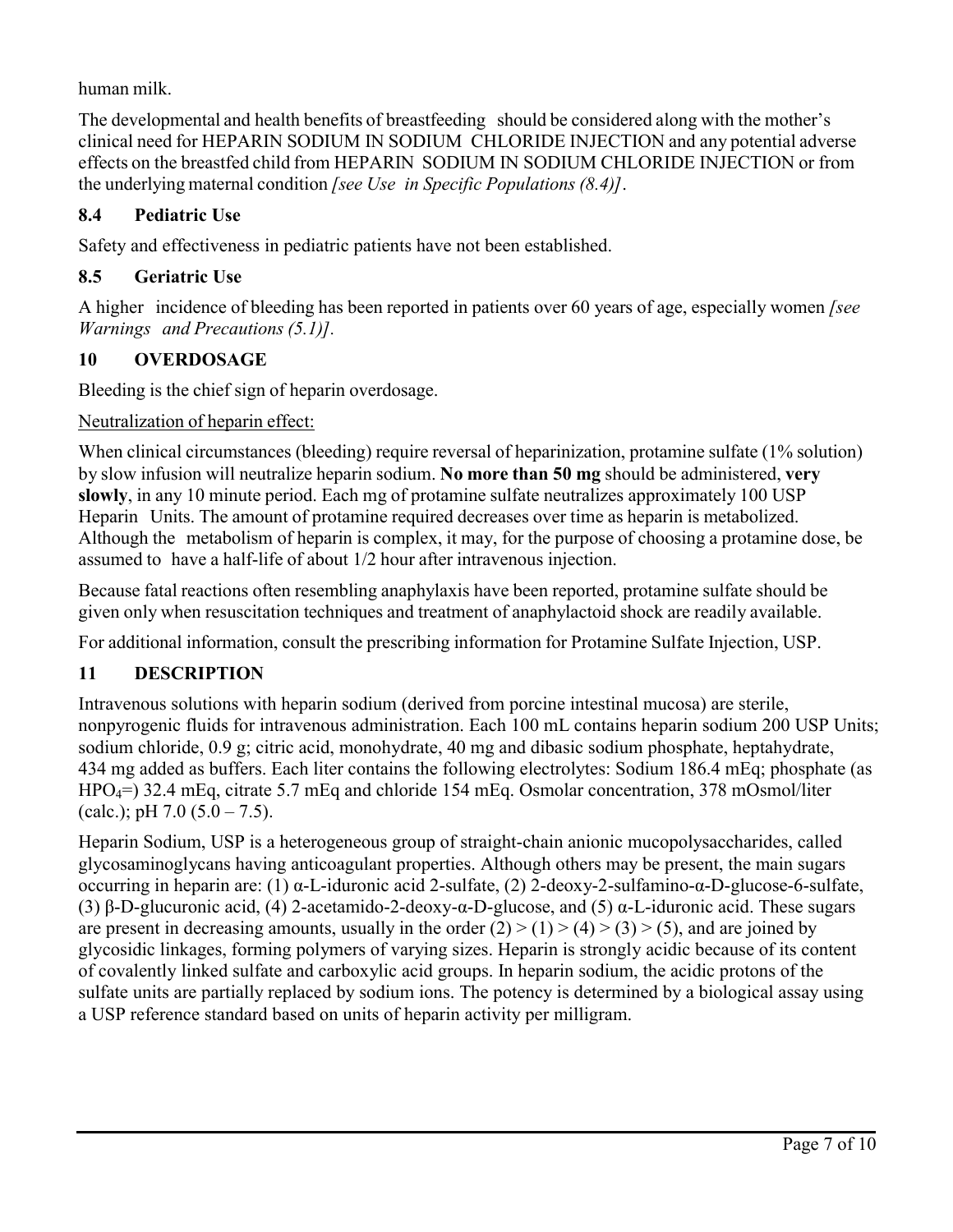Structure of Heparin Sodium (representative subunits):



Sodium Chloride, USP is chemically designated NaCl, a white crystalline compound freely soluble in water.

Dibasic Sodium Phosphate, USP (Heptahydrate), is chemically designated (Na<sub>2</sub>HPO<sub>4</sub> • 7H<sub>2</sub>O), colorless or white granular salt freely soluble in water.

Citric Acid, USP, hydrous (monohydrate) is chemically designated  $C_6H_8O_7$  • H<sub>2</sub>O, colorless, translucent crystals or white crystalline powder very soluble in water. It has the following structural formula:

$$
\begin{bmatrix}CH_2COOH\\ HOCCOOH\\ CH_2COOH\\ CH_2COOH\end{bmatrix} \cdot H_2O
$$

Water for Injection, USP is chemically designated  $H_2O$ .

The flexible plastic container is fabricated from a specially formulated polyvinylchloride. Water can permeate from inside the container into the overwrap but not in amounts sufficient to affect the solution significantly. Solutions inside the plastic container also can leach out certain of its chemical components in very small amounts before the expiration period is attained. However, the safety of the plastic has been confirmed by tests in animals according to USP biological standards for plastic containers.

# **12 CLINICAL PHARMACOLOGY**

# **12.1 Mechanism of Action**

Heparin interacts with the naturally occurring plasma protein, Antithrombin III, to induce a conformational change, which markedly enhances the serine protease activity of Antithrombin II, thereby inhibiting the activated coagulation factors involved in the closing sequence, particularly Xa and IIa. Small amounts of heparin inhibit Factor Xa, and larger amounts inhibit thrombin (Factor IIa).

Heparin also prevents the formation of a stable fibrin clot by inhibiting the activation of the fibrin stabilizing factor. Heparin does not have fibrinolytic activity; therefore, it will not lyse existing clots.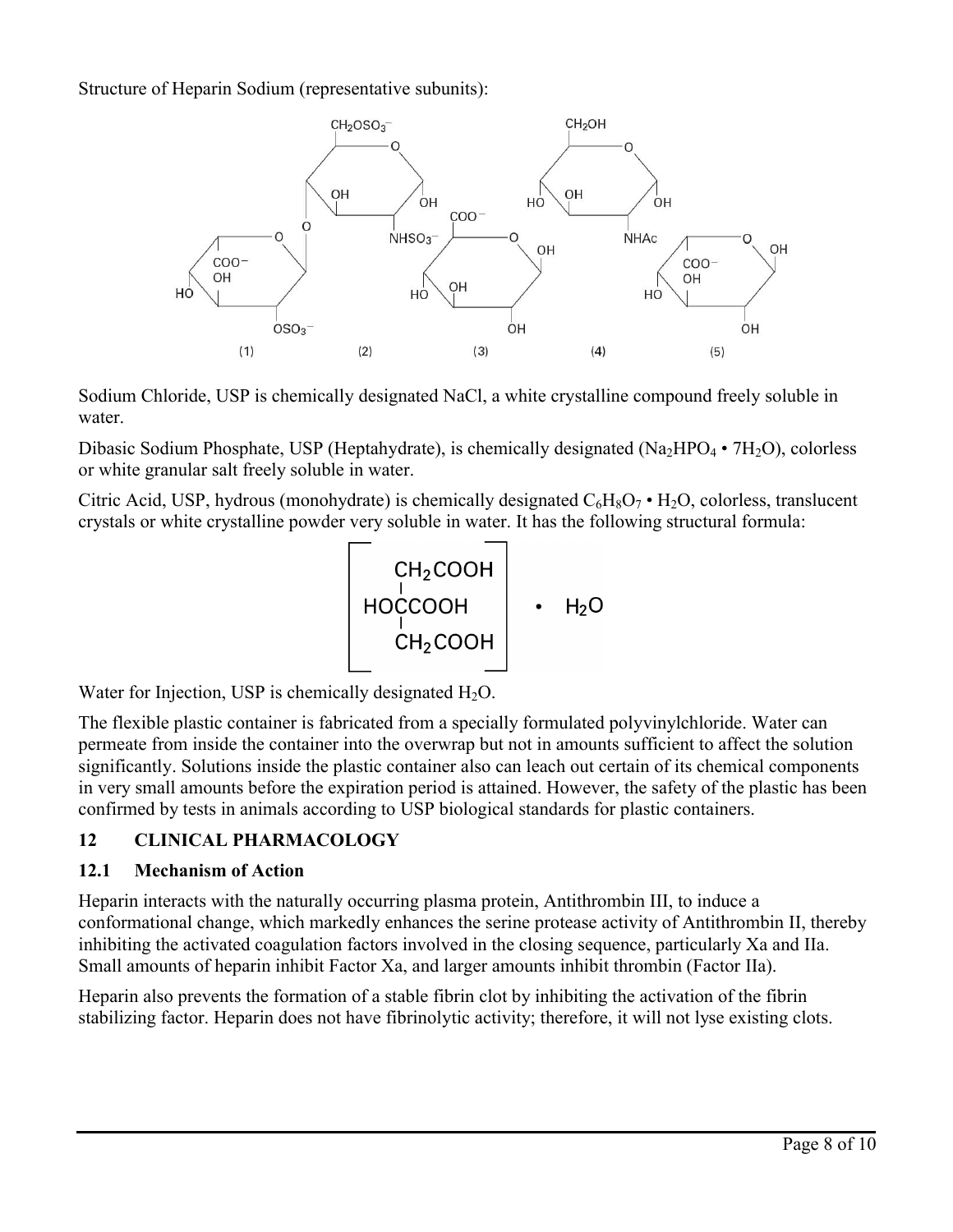### **12.2 Pharmacodynamics**

Various times (activated clotting time, activated partial thromboplastin time, prothrombin time, whole blood clotting time) are prolonged by full therapeutic doses of heparin; in most cases, they are not measurably affected by low doses of heparin. Bleeding time is usually unaffected by heparin.

### **12.3 Pharmacokinetics**

### **Absorption**

Heparin is not absorbed through the gastrointestinal tract and therefore administered via parenteral route. Peak plasma concentration and the onset of action are achieved immediately after intravenous administration.

### **Distribution**

Heparin is highly bound to antithrombin, fibrinogens, globulins, serum proteases and lipoproteins. The volume of distribution is 0.07 L/kg.

### **Elimination**

#### *Metabolism*

Heparin does not undergo enzymatic degradation.

#### *Excretion*

Heparin is mainly cleared from the circulation by liver and reticuloendothelial cells mediated uptake into extravascular space. Heparin undergoes biphasic clearance, a) rapid saturable clearance (zero order process due to binding to proteins, endothelial cells and macrophage) and b) slower first order elimination. The plasma half-life is dose-dependent and it ranges from 0.5 to 2 h.

#### **Specific Populations**

#### *Geriatric Patients*

Patients over 60 years of age, following similar doses of heparin, may have higher plasma levels of heparin and longer activated partial thromboplastin times (APTTs) compared with patients under 60 years of age *[see Use in Specific Populations (8.5)]*.

### **13 NONCLINICAL TOXICOLOGY**

#### **13.1 Carcinogenesis, Mutagenesis, Impairment of Fertility**

No long term studies in animals have been performed to evaluate carcinogenic potential of heparin. Also, no reproduction studies in animals have been performed concerning mutagenesis or impairment of fertility.